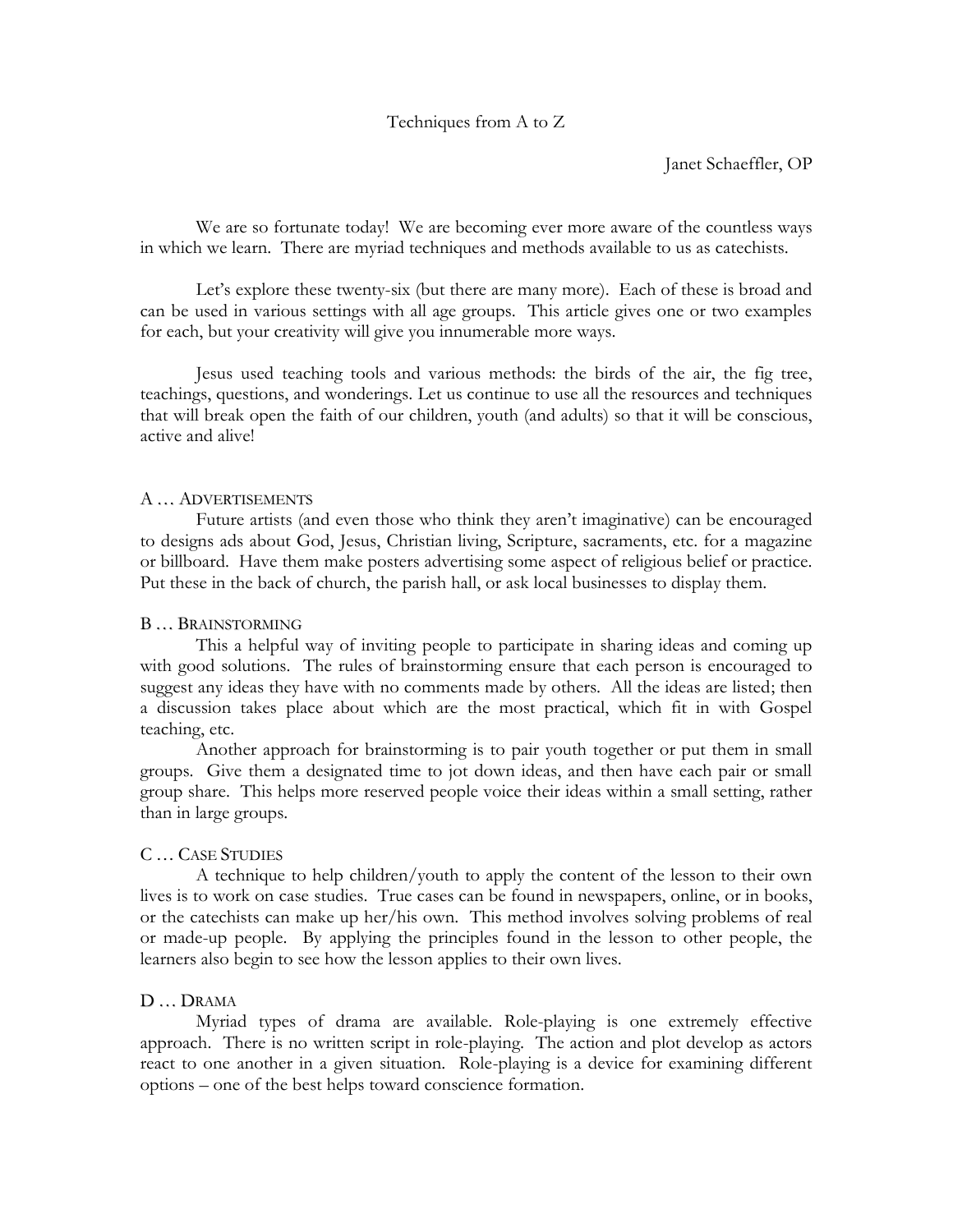### E … EXHIBITS

Hearing something is one thing, but seeing it is another. Don't just talk about something important when you can show your young learners. For example, when studying a sacrament, let them see and touch all the tangible signs of the sacrament: water, oil, candle, etc. Encourage the youth to design exhibits that can be shared with the parish or community at large, like they would do in a science fair.

## F … FIELD STUDY

Go where the people are, where the events are actually happening, rather than just reading about them. Go to senior housing, soup kitchens, hospitals, a home for those with disabilities, shelters for the homeless, etc.

## G … GUIDED MEDITATION

This form of Scripture-based prayer is one that young people usually find very appealing and helpful. In this prayer, the prayer leader (catechist) helps children/youth to enter the Scripture story and become one of the characters. They see, hear, and experience the story as one of the participants and then have the opportunity for quiet prayer to talk with Jesus or listen to him about what just occurred in their meditation.

Any Scripture passage can be prayed this way; there are many books available, which have already-prepared guided meditations.

## H … HOLY DAY CALENDAR

Research – have the children research – the holy days, the feast days, the important events of our year. Create holy day calendars that list an action to do each day, which would be an act of holiness.

# I … INTERVIEWS

Interviewing can take many forms. Real interviews would occur when the children/ youth interview their parents, people in the community, other parishioners about an issue in the Church, a practice of their faith, etc. During a Scripture study, one child might assume the role of reporter while the others are assigned the roles of various Bible characters. The reporter then interviews each Scripture character about her/his part in the Bible passage.

#### J … JIGSAW METHOD

This method is a cooperative learning strategy, which allows for each person to become an expert in one aspect of the information covered in a specific chapter or theme.

- 1. Establish small groups with as many youth per group as there are topics to be learned.
- 2. Assign a different topic to each member of the group.
- 3. A mixer takes place where the youth form new groups made up of all those who have been assigned the same topic.
- 4. These "learning groups" master the assigned material and develop a unique teaching strategy.
- 5. The youth return to their original "teaching groups" and teach one another what they have learned.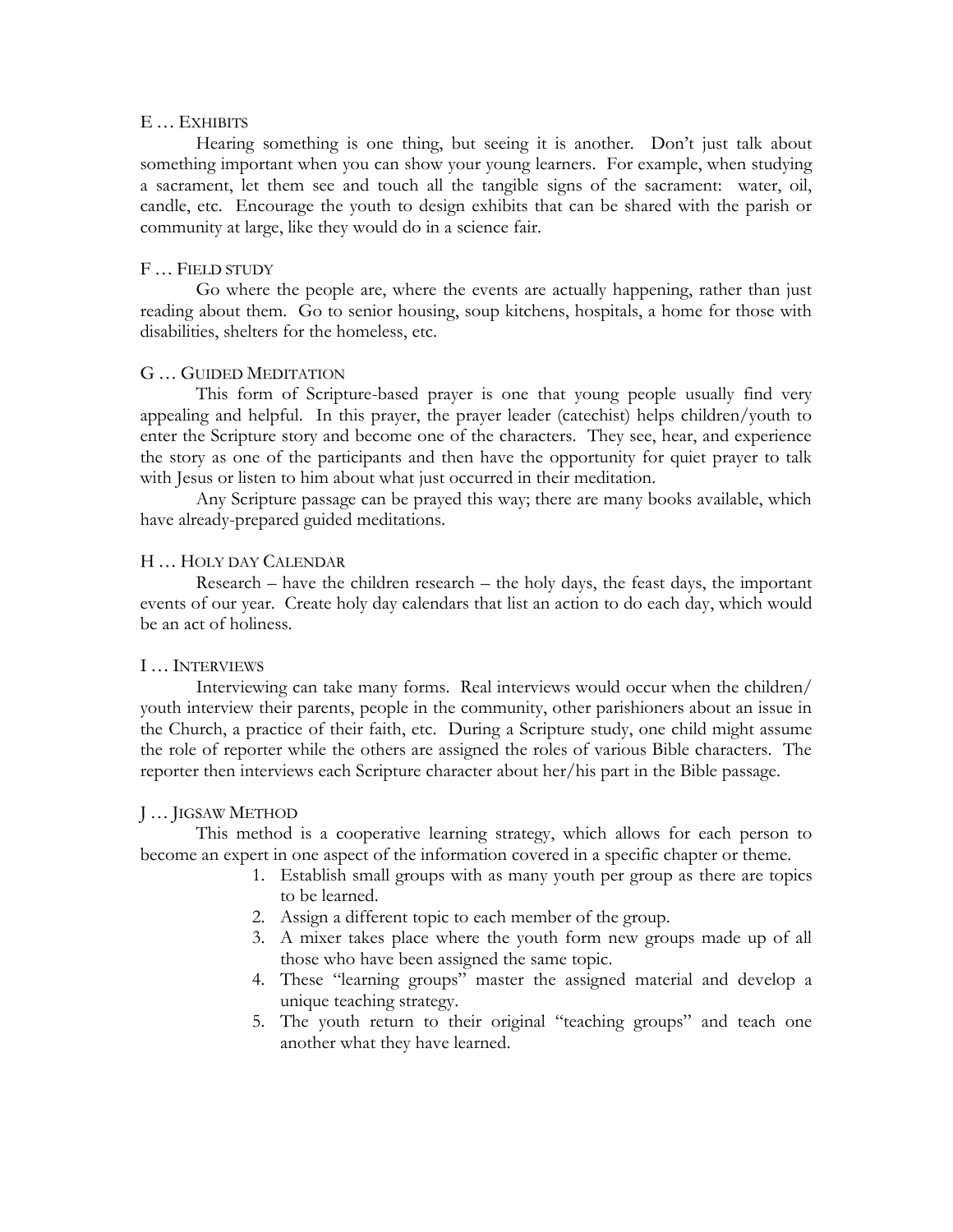### K … KEEPING A JOURNAL

Encourage children to keep journals in which they record their responses to topics covered in each session. They may want to keep prayer diaries in which they compose prayerful reflections after each session. They might want to "become" someone from Scripture, recording in their journals how that person might have thought or felt.

# L … LITERATURE

Children's literature is an ideal way to introduce a topic or to make real – in today's language and events – a lasting-truth or value you are exploring. Visit the library often. Purchase and use frequently our many children's classics.

# M … MUSIC

Music builds community; it touches the affective aspects of our faith, not just the cognitive. Our liturgical music reiterates the Scripture message, often helping it to take root within us more deeply. Use music to reinforce a lesson, to set a mood, to gather or dismiss the children/youth, to move from one activity to another, to have fun.

# N … NEWSPAPERS AND MAGAZINES (AND THE INTERNET)

Newspapers and magazines, as well as the internet, provide endless techniques. Analyze editorials for the values that are inherent in them.

News articles are good discussion starters, especially if they present a problem, conflict, or situation involving Christian (or lack of) values. Youth can be encouraged to bring in as many articles as they can find in relation to a topic under study.

How does the secular press report a current religious event? How would the children/youth add to or change the report?

# O … OPEN-ENDED QUESTIONS

Sometimes our questions might call for pat answers or simple recall answers. Those have a place, but our quest is to help children/youth internalize the Gospel message for their own lives. The questions we pose (as well as the questions we encourage them to ask) need to allow room for reflection and for personalization.

Questions such as:

- If Jesus had three wishes for the world, I think they would be …..
- I wonder what Jesus and Zaccheus said as they walked together?
- $\bullet$  I was moved by .....
- The answer is Jesus. What are ten possible questions?
- What color reminds you of the Holy Spirit? Why?
- I was surprised that …..

# P … PANTOMIME AND CHARADES

Children/youth can silently act out a Bible story or modern-day situation which calls for a Christian response. One child (or small group) might be asked a week ahead of time to act out the following week's Scripture story and have the others guess what it is.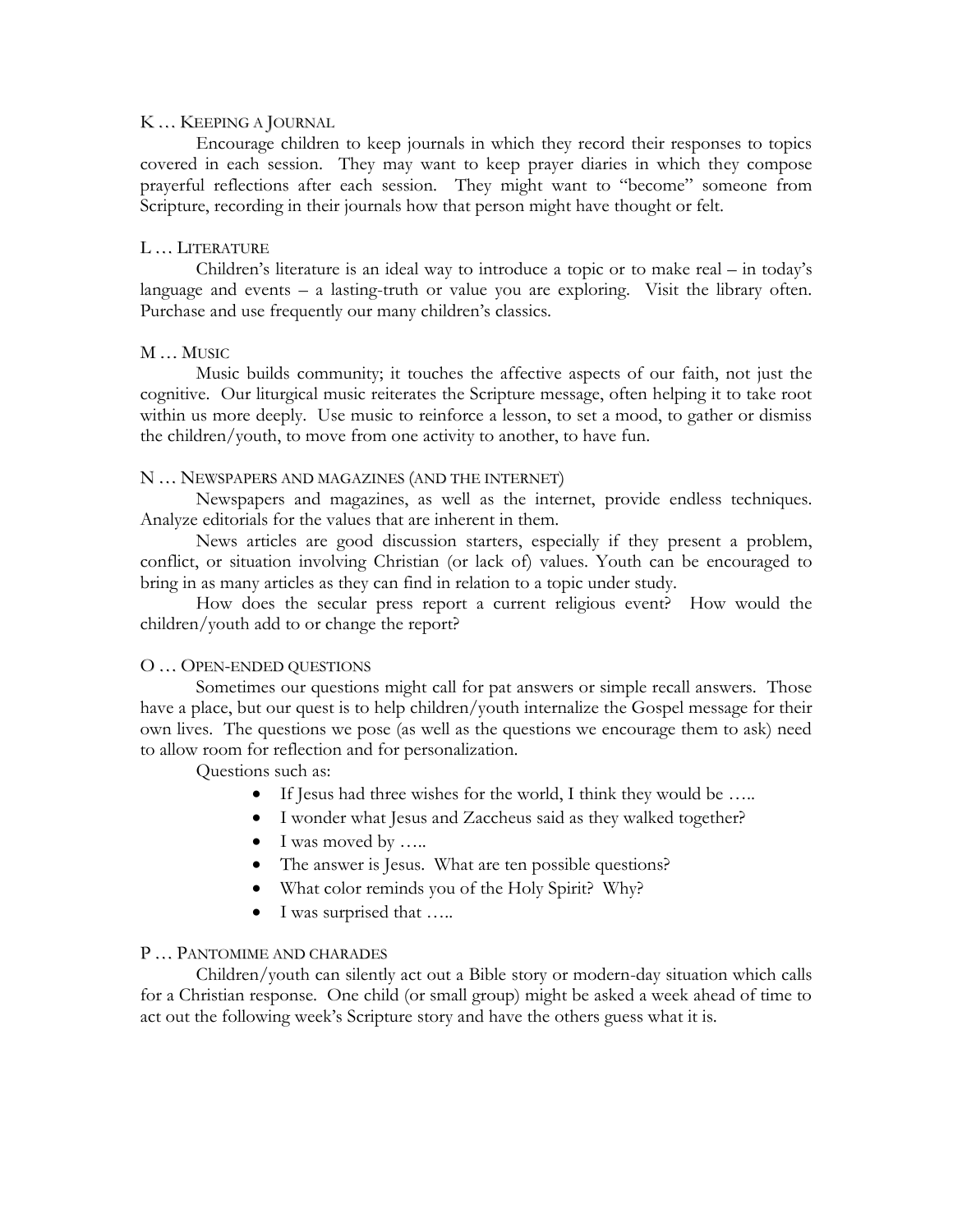## Q … QUIZZES

"Who am I?" quizzes are a good way to open the session and review the previous week's theme. Encourage cooperation in answering the question rather than competition between the children.

## R … REWRITE

Rewrite parables as how Jesus might tell them today. Rewrite a current events story if Catholic social teaching had been in the minds of all the participants.

## S … STORYTELLING

Watch for stories in the news, on the web, and on TV. Keep a journal of the inspirational stories that circulate through e-mail. Tell a Bible story as if you are there and actively participating in the action.

## T … TAPE RECORDER

Tape the Scripture story ahead of time – using your family for various voices and your home for sound effects. Pre-record examples of situations that the children can analyze as applications of the lesson. Some youth who are hesitant in spontaneous prayer are comfortable recording their prayer while alone; then are comfortable if it is used during a group prayer time.

## U … USE SIMULATION GAMES

This type of game simulates a possible real-life event. It gives people a feeling/an experience from which they can begin to see things from another's viewpoint. One such game might be called "Unequal Resources." To play, the group is divided into smaller groups and each group is assigned the same project. Envelopes containing the needed supplies are given to each group. The experience begins when most of the groups discover they are missing some of the supplies they need and one group has all the missing parts. They might think a mistake has been made. In time they might realize that the unfairness was intended. What will they do? Will they trade supplies? Will they beg? Will the group that has more than it needs share? The lesson, of course, is about the way the earth's resources are distributed around the world. God has supplied all the resources human beings need to survive, but some people have an abundance, while others are forced to do without.

This is one example of a type of game that can be used effectively to make a point.

# V … VIDEO

Invite the young people to make one (even a music one) to illustrate one of the Gospel passages, one of the themes you are studying.

Use some of the ones that have been specifically produced for faith formation. Stop them before the end and ask: how do you think it should end?

# W … WATER

Use holy water to bless the children during prayer, at the end of the day when they leave to return home.